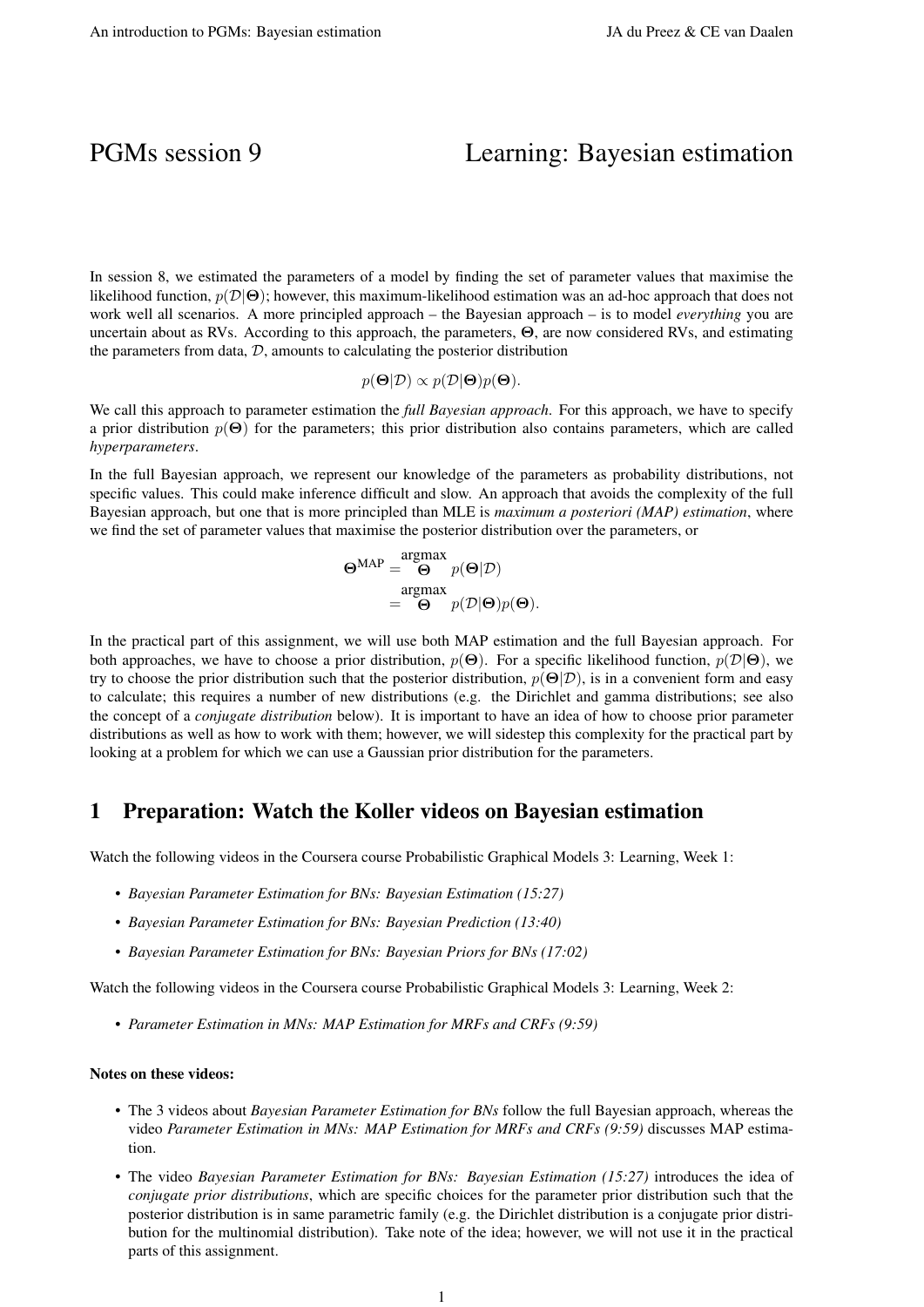- With continuous features, the required integration required for marginalisation in the full Bayesian approach often makes this impossible to do directly. One of our alternatives is to switch to max-sum inference instead of sum-product inference. The maximisation can then be done by finding the maximal points on the respective distributions – this can be done via differentiation/optimisation, an easier alternative to the integrations originally required. In effect this finds the most likely parameter values for the model given the observed data.
- In Bayesian estimation, equations often take the form where it appears as if the training data is supplemented with a number of extra "ghost" features which correspond to the characteristics of the prior distribution– this is the so-called "equivalent sample size" introduced by the prior distribution, as discussed in *Bayesian Parameter Estimation for BNs: Bayesian Prediction (13:40)*. As the number of data points increase, ML and MAP estimation converge to the same values.
- In *Parameter Estimation in MNs: MAP Estimation for MRFs and CRFs (9:59)*, Koller makes the connection between using a parameter prior and regularisation – regularisation can be viewed as choosing a prior distribution for the paramaters. Being a distribution, the prior distribution over the parameters in turn is governed by its own parameters, now known as *hyperparameters*. Closer inspection should show that these hyperparameters are exactly what we tune when we set regularisation parameters. But now they have physical meaning in terms of the constraints they place on the model parameters.

# 2 Preparation: Read sections of Barber Chapters 8 and 9 on Bayesian estimation

Read the following sections of Barber Chapter 8 about statistics for machine learning:

- Section 8.3: This section covers several distributions that are useful to know of. By now you should be able to appreciate the relevance of most of these distributions: some of these distributions are used for "normal" RVs (e.g. Bernoulli, categorical, Gaussian), whereas others are used as prior distributions over parameters (e.g. gamma, beta, Dirichlet, Laplace). For this module, we'll stick to familiar discrete and Gaussian distributions though.
- Section 8.5: This section discusses the exponential family, which is a general description of many common distributions. It also introduces the idea of a conjugate prior distribution – every likelihood that is a member of the exponential family has a conjugate prior distribution. It is often mathematically convenient to choose the form of the prior to match that of the posterior - this makes of it simply another term similar to the others in the likelihood product. This is called a conjugate prior. For multinomials (i.e., probability tables) we use the Dirichlet prior. The joint prior for the mean and precision of a 1-dimensional Gaussian is the Gaussian-gamma distribution, and for a multi-dimensional Gaussian it is the Gaussian-Wishart distribution. Take note of these concepts, but we will not use them futher in this module.
- Section 8.6: Reread this section it is important that you understand it.
- Section 8.8: In session 8, you would have read Subsection 8.8.1; now study Subsection 8.8.2 and read through Subsection 8.8.3.

Read the following sections of Barber Chapter 9 about learning as inference:

- Section 9.1: Here Barber introduces the perspective that learning (parameters) is just a form of inference this idea is important to understand. You can leave out the parts about making decisions (Subsections 9.1.2 and 9.1.4).
- Section 9.2: Barber introduces ML-II here, which learns the hyperparameters of a model using MLE. Of course, nothing prevents us – in principle – from considering the hyperparameters to be random variables in their turn too, and instead tune their hyper-hyperparameters on a validation set. However, we have to stop somewhere, and at this level of abstraction, we simply use MLE or choose them to be something sensible.
- Section 9.4: This section is about Bayesian parameter learning for BNs, which in essence is just inference. It is important that you understand the ideas (modelling the problem, decomposing the problem given complete data, hyperparameters), but do not get bogged down in the calculations with the beta and Dirichlet prior distributions.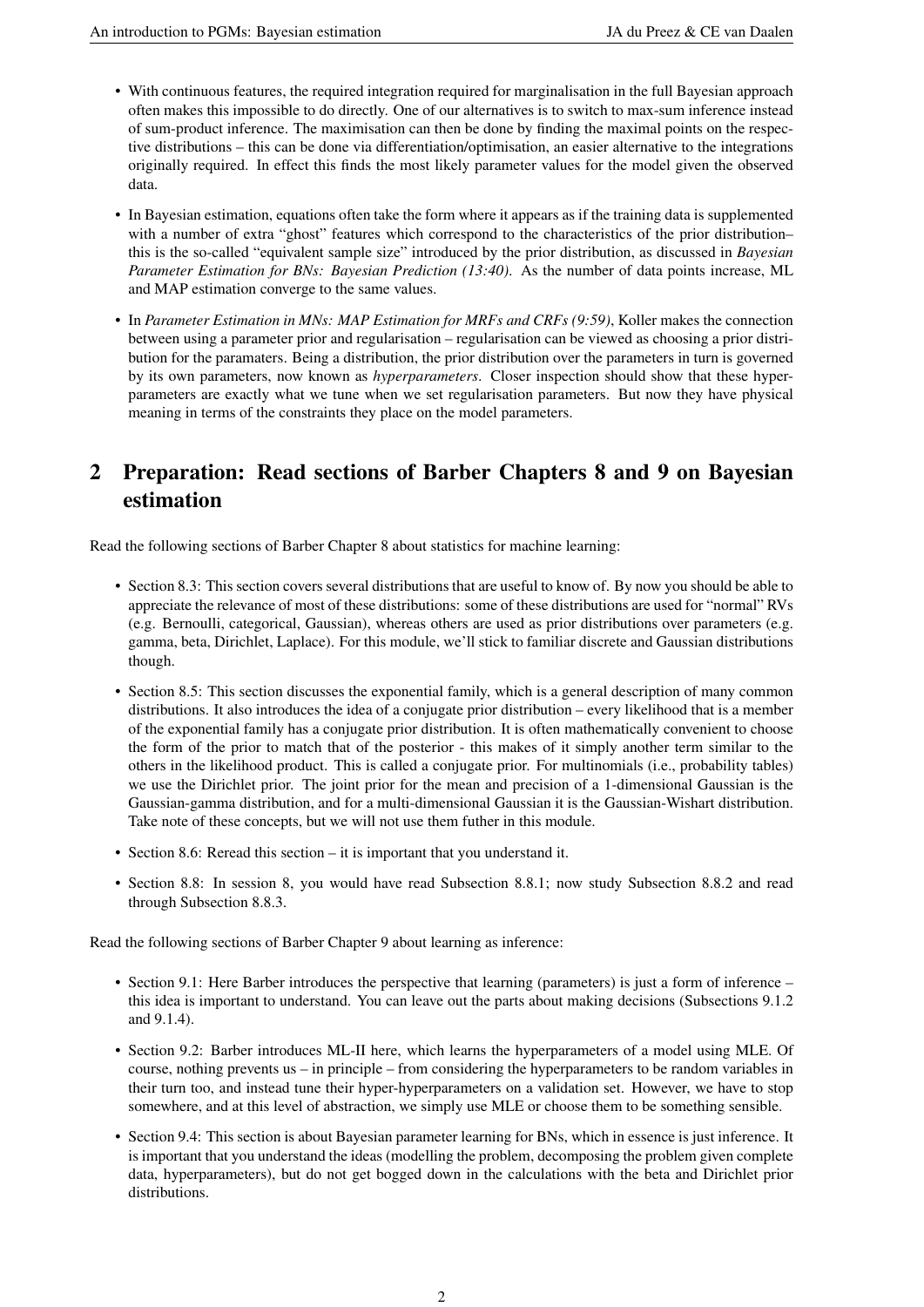# 3 Information: Implementation of affine Gaussian factors in **emdw**

First study lingauss.pdf, available from the SUNLearn page. Also update the sqrtmvg code – for that you will need to download the updates from SUNLearn, and then from the emdw root directory untar it with:

```
tar -xvzf untar from emdwroot.tgz
```
We do not (currently) have an implementation of an explicit AffineGaussian Factor in emdw, that is still in the pipeline. However, we have got code that will build the joint Gaussians corresponding to such an affine transformation. To build an affine Gaussian describing the joint distribution of  $X, Y$ , you will have to use the

```
static SqrtMVG* constructAffineGaussian (
const SqrtMVG& xPdf,
const prlite::ColMatrix<double>& aMat,
const prlite::ColVector<double>& cVec,
const emdw::RVIds& newVars,
const prlite::ColMatrix<double>& noiseR,
... more stuff ...);
```
function available in sqrtmvq.hpp. Study its interface, documentation available from line 495. Things to note:

• Note that static right at the beginning. In C++ a static member function is one that operates independently from the class it is seemingly embedded into – you can think of it as just a separate function saved there for convenience. Indeed, you can call it directly without an associated object:

```
rcptr<Factor> joint = uniqptr<SG>(
    SqrtMVG::constructAffineGaussian(*prior2joint, aMat, cVec, yIds, noiseR) );
```
- Careful, the aMat mentioned here is the transpose of that in lingauss.pdf.
- For our purposes you can simply declare cVec as a zero-length vector; i.e., prlite::ColVector<double> cVec; (Its typical use is as a control input in Kalman filters.)
- newvars contains the RV IDs of Y. However, at this stage the distribution for Y does not exist as yet, it will be created via this function as a part of the joint.
- In typical use noiseR is a diagonal matrix containing the *standard deviations* (not variances) of the noise term  $\nu$ .
- The result of all of this is just another  $SqrtMVG$ , now describing the joint distribution of  $X, Y$ . That implies that all the other factor-operators for SqrtMVG that you have used before, are directly available.

# <span id="page-2-0"></span>4 Practical: MAP estimation for a simple regression example

For this question, we will revisit the line fitting problem of Question 4 of session 8, and use MAP estimation to determine the y-coordinates of the two endpoints of the line,  $y_I$  and  $y_F$ . Since you still do not need emdw's functionality for this question, you again do not need to use C++ for coding.

- (a) (Paper:) Redraw the BN for this model with  $M$  measurements using plate notation.
- (b) (Paper:) Choose the prior parameter distribution as  $p(\Theta) = \mathcal{N}(y_I; \mu_I, \sigma_I^2) \cdot \mathcal{N}(y_F; \mu_F, \sigma_F^2)$ . Use the likelihood function  $p(\mathcal{D}|\Theta)$  from session 8 to write  $\log p(\Theta|\mathcal{D})$  as a sum of quadratic terms in terms of  $\hat{y}^{[m]},$   $y_I$ and  $y_F$  (except for a few extra terms, your answer should be the same as for Question 4(b) of session 8).
- (c) (Paper:) Now derive  $\Theta^{\text{MAP}} = \Theta$ argmax  $\log p(\Theta|\mathcal{D})$  using a similar procedure to that of Question 4(c) of session 8 (you should be able to reuse much of that answer).
- (d) (Code:) Use the same procedure as Question 4(d) of session 8 to generate data (or reuse the same data). Choose appropriate parameters for the prior distribution  $p(\Theta)$  and calculate  $\Theta^{\text{MAP}}$  for the generated data. Plot the actual line, data points, MAP estimate as well as ML estimate on the same graph. How similar are the MAP and ML estimates?
- (e) (Code:) Repeat the sampling of measurements and subsequent paramater estimation, but vary the number of measurements. What is the smallest number of measurements that you need to calculate a MAP estimate? What is the effect of the number of measurements on the difference between the MAP and ML estimates?